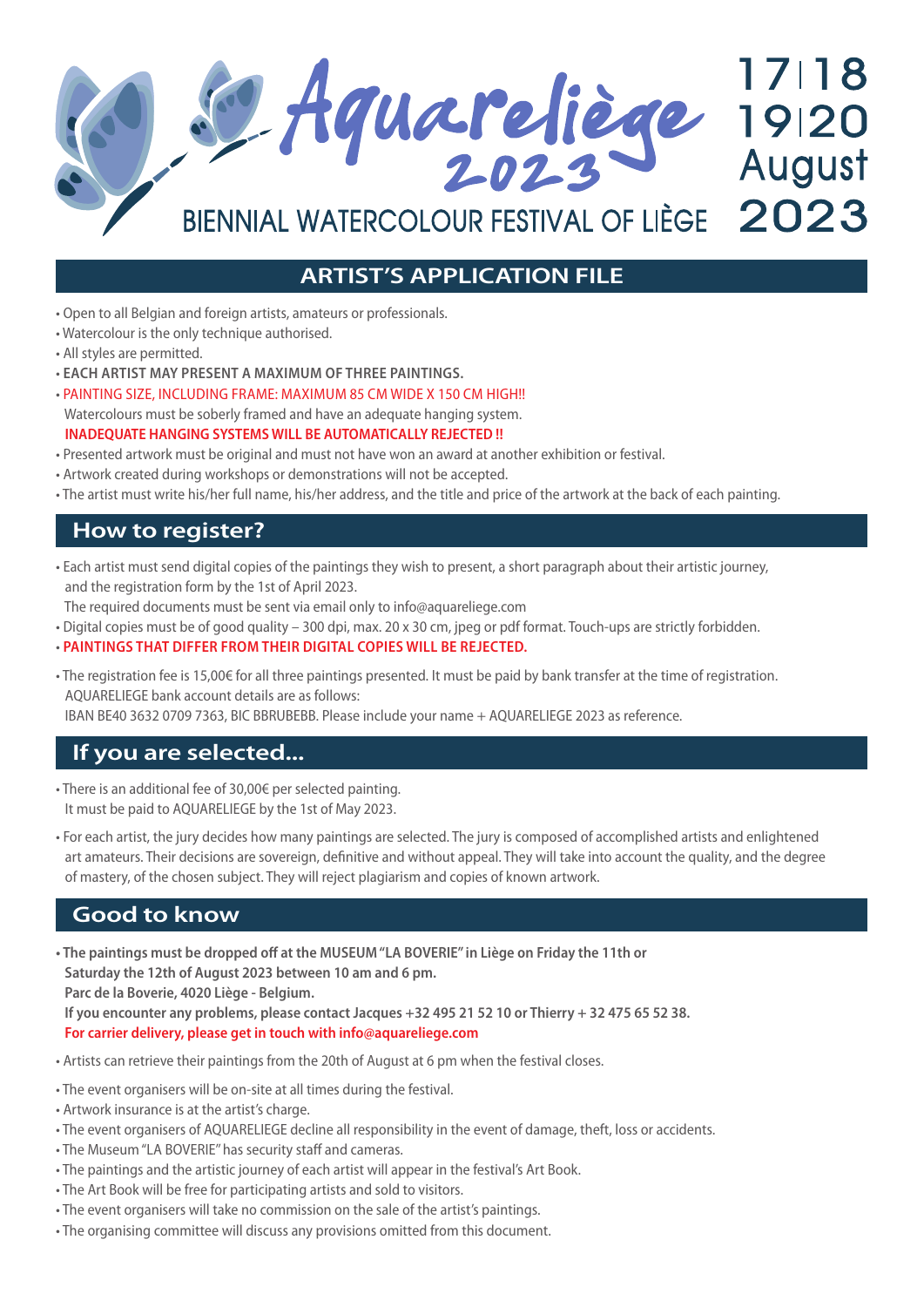

I wish to participate in the second edition of AQUARELIEGE, and I accept to pay the registration fee of 15,00€.

| <b>Artwork</b><br>$N^{\circ}$ | <b>Title</b> | <b>Size</b><br>framed | <b>Value</b><br>(for insurance) | For sale<br>Yes/no       |
|-------------------------------|--------------|-----------------------|---------------------------------|--------------------------|
|                               |              | . <b>X</b><br>cm      | €<br>                           | $\Box$ Yes $\Box$ No<br> |
|                               |              | cm                    | €<br>                           | $\Box$ Yes $\Box$ No     |
|                               |              | cm                    |                                 | $\Box$ Yes $\Box$ No     |

**Would you like to organise a workshop? Then let us know about your theme and your chosen day.** (To cover the organisation and promotion of the workshop, AQUARELIEGE will take a 15% commission on the registrations.) The number of workshops is limited to the venue's capacity.

|--|

❏ **20/08 -** Theme : ...............................................................

Please specify the equipment required, the workshop's price, the level necessary to participate and the maximum number of participants.

• I declare that I have read the present document, and I accept the participation terms and conditions. • I understand that the event organisers cannot be held responsible for incidents or disasters that may arise during the shipment of my artwork, and during their exhibition at the festival. • By registering for the festival, I renounce to claim rights from AQUARELIEGE. Location ............................................................................. Signed, read and approved ................................................................................................ ................................................................................................ ................................................................................................ ................................................................................................

Date ................................................ 2022/23